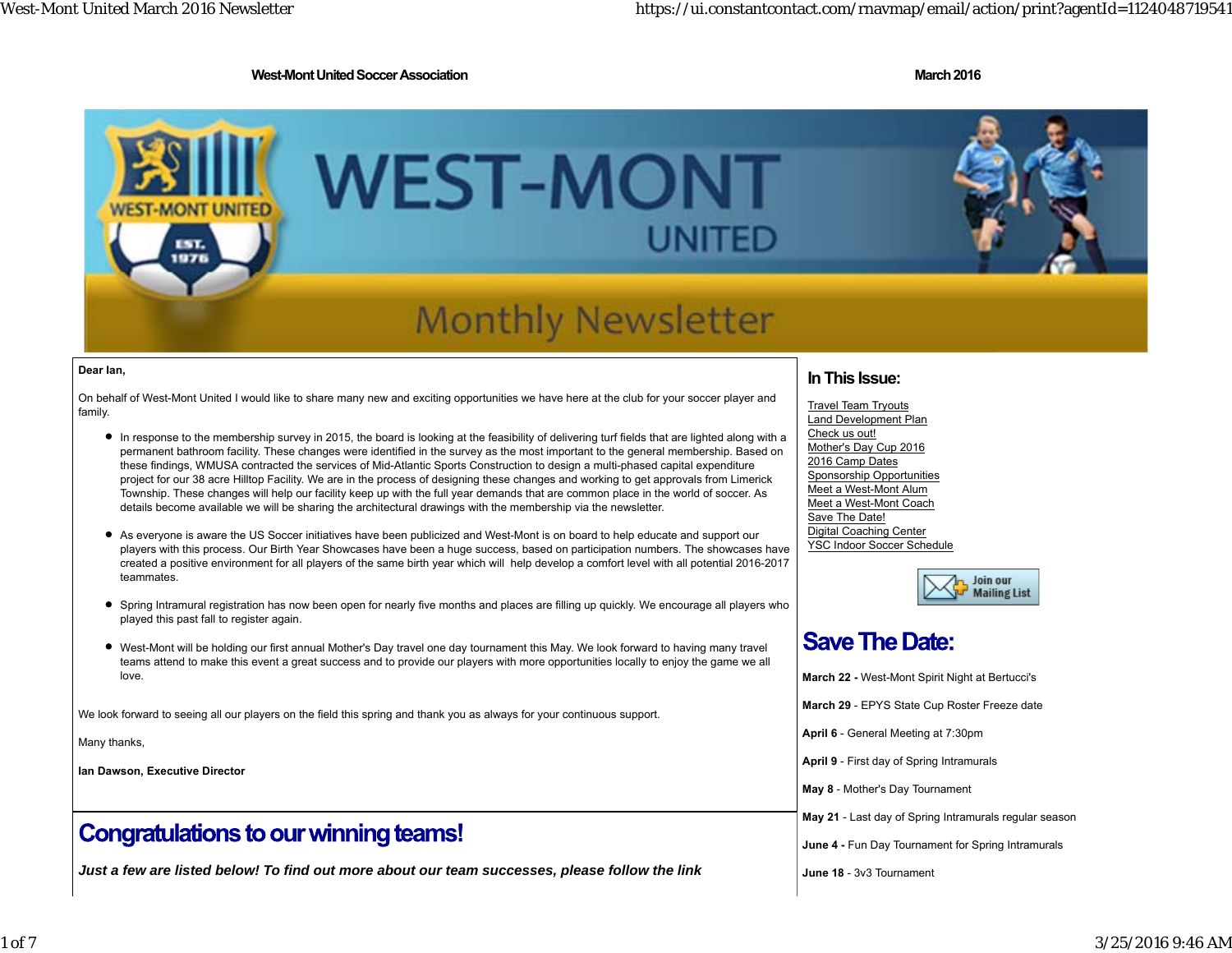### *CONGRATULATIONS WEST-MONT!*



 **U12 Girls United Champions of Baltimore Mania**



 **U13 Montco Alliance Finalist at Baltimore Mania**



**Montco Alliance 02/03 - Jefferson Cup Champions**

**October 23** - West-Mont night at Philadelphia Union vs. New York Red Bulls...details to come



**COMING SOON... A new mobile-friendly and updated website platform! Stay tuned.**

# **Job Posting**

WMUSA is looking for someone to lead the fund raising efforts for our Land Development Plan (LDP). This will be a large CAPEX project and experience in similar projects is required.

Please contact Joe Kent at **president@westmontunitedsoccer.org**

# **Digital Coaching Center**

Parent Coaches looking for professional Development - Complete the 'F' License online in the comfort of your own home.



### **Parent tips from EPYSA/US Youth Soccer**



\_\_\_\_\_\_\_\_\_\_\_\_\_\_\_\_\_\_\_\_\_\_\_\_\_\_\_\_\_\_\_\_\_\_\_\_\_\_\_\_\_\_\_\_\_\_\_\_\_\_\_\_\_\_\_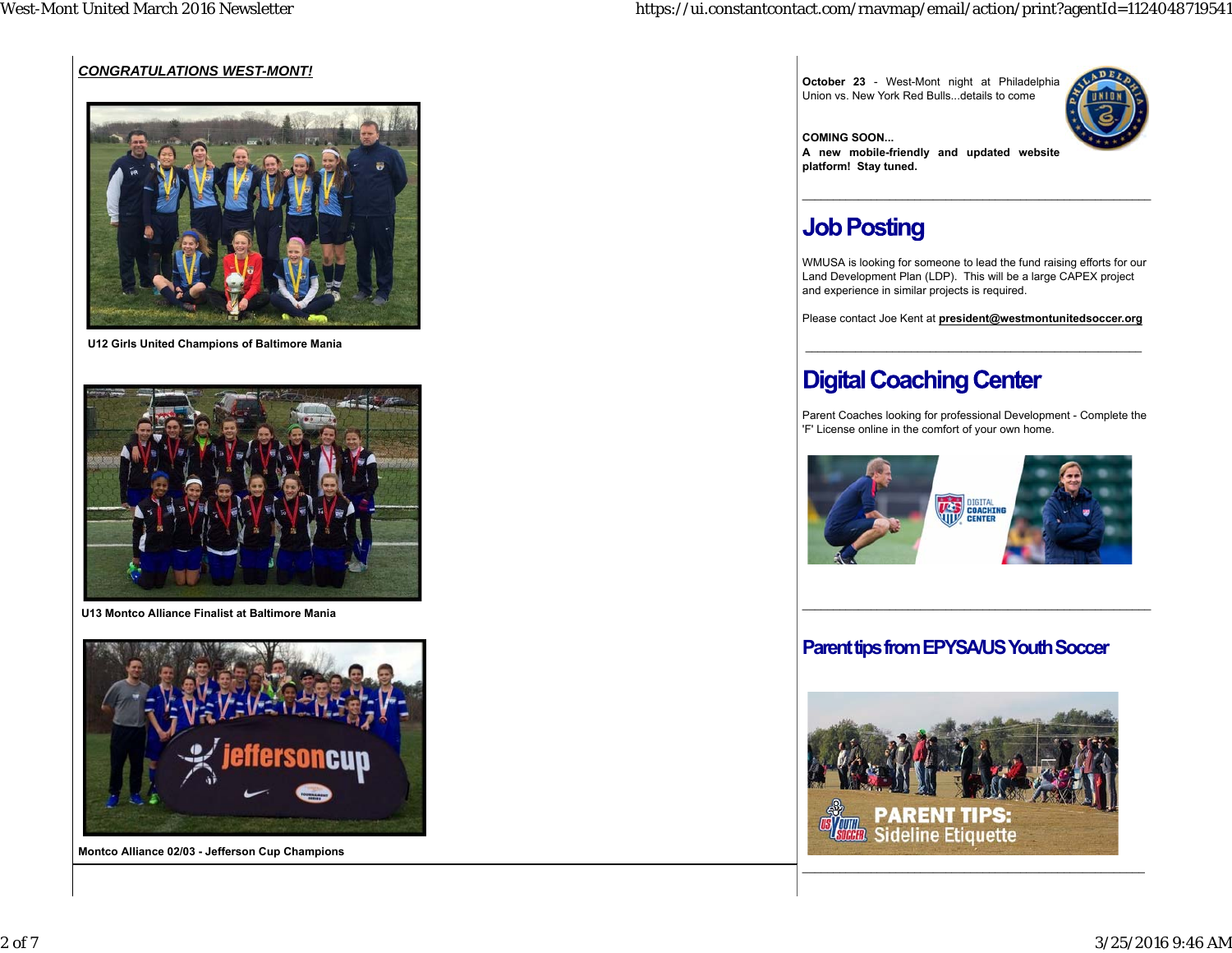閉

# 2016-2017 Travel Team Tryout Information

**West-Mont United Travel Teams Tryouts Dates and Times**\*

**West-Mont United Travel Tryout Information and FAQ\***

**Montco Alliance Premier Teams Tryout Dates and Times\*** 

\*New this year - all players will wear matching shirts for a nominal fee

# **West-Mont Land Development Plan (LDP)**

**Survey Says!!** Results are in from surveying the membership, you spoke and the club listened... West-Mont is taking the initial steps to have our land development plan (LDP) re-worked. What does this mean? It is the 1st phase of researching the possibility of 2 full size artificial turf fields, a separate restroom facility and grading some of our current fields. Our complex is currently regarded as one of the top facilities in the area, with the proposed plan we would have some of the finest playing surfaces for our teams. Stay tuned for more details concerning this exciting project!!!

# **Check out U16 Montco Alliance at Disney!**





# **New US Soccer Player Development Initiatives**





# **YSC Indoor Soccer Schedule**

**\_\_\_\_\_\_\_\_\_\_\_\_\_\_\_\_\_\_\_\_\_\_\_\_\_\_\_\_\_\_\_\_\_\_\_\_\_\_\_\_\_\_\_\_\_\_\_\_\_\_\_\_\_\_\_\_**



Click for schedule info.

**NO dogs at West-Mont** 



**Drive carefully in West-Mont parking lot. Safety first!**

**NO parking on Royersford Road**

**Be respectful of West-Mont neighbors (clean up trash and don't use neighbor driveways to turnaround)**

## **Rent the West-Mont Club House!**

Planning a holiday party, graduation party, shower? Consider the West-Mont Club House.

\_\_\_\_\_\_\_\_\_\_\_\_\_\_\_\_\_\_\_\_\_\_\_\_\_\_\_\_\_\_\_\_\_\_\_\_\_\_\_\_\_\_\_\_\_\_\_\_\_\_\_\_\_\_\_\_

Visit the West-Mont website for more information!

# **Coaching Staff**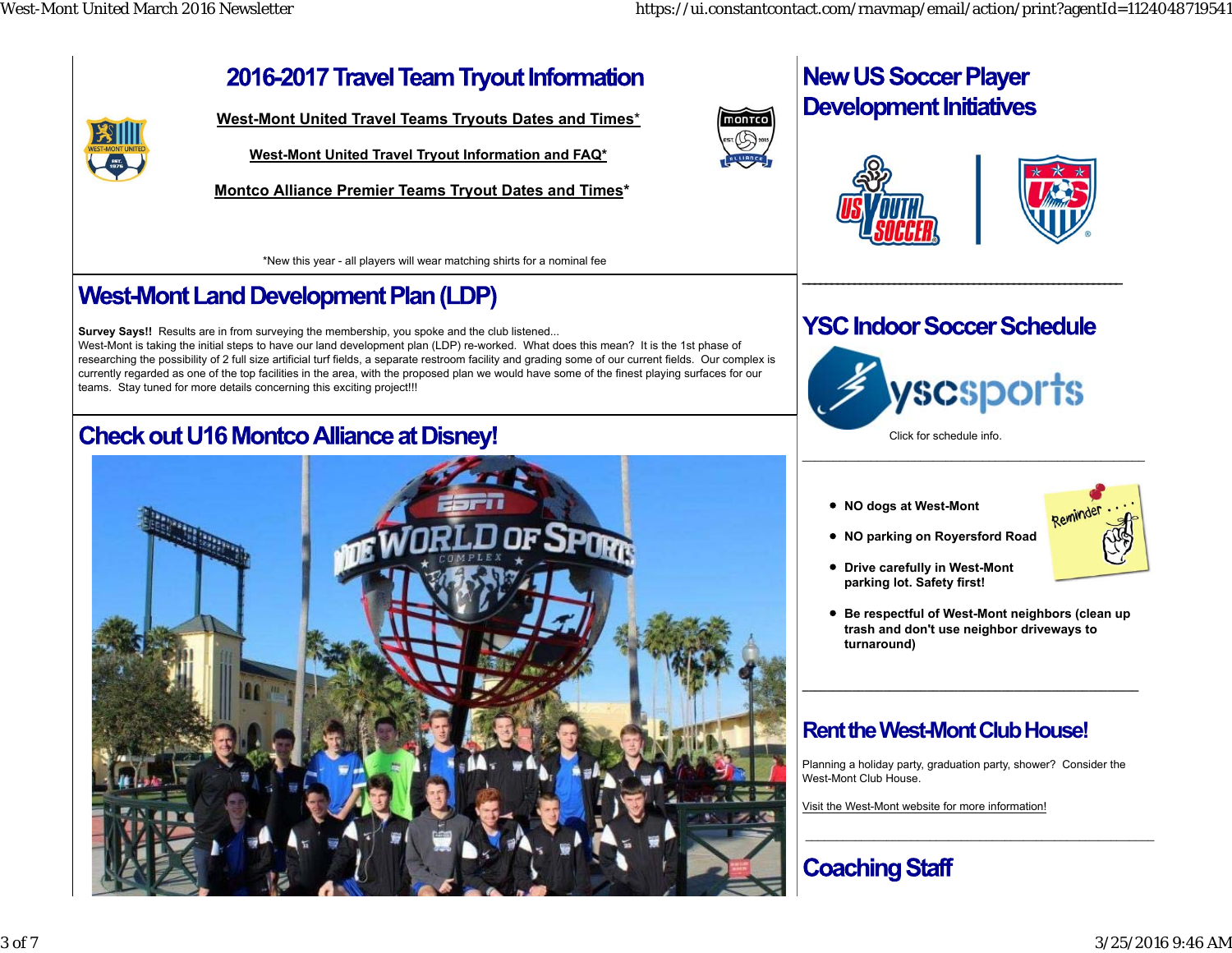

West-Mont United Soccer Association is pleased to present and invite you to the Inaugural Mother's Day Cup 2016 powered by NIKE.

Apply today for your team's chance to compete on May 8, 2016 in our one day tournament. The tournament will be held at the Hill Top Complex, Limerick, PA, on one of the highest quality grass field soccer venues in the region.

West-Mont United is one of just a few premier clubs within the region, and we are proud to host another highly competitive event with our Mother's Day Cup tournament this May. Come and join us in competing against the best in the region and celebrating your mom on this Mother's Day!

Follow the link for more information!

**Mother's Day Cup 2016**

## 2016 Camp Dates - Mark your calendars!



**Spring Break Camp: March 23 - 25 and 28 Spring Break Camp**

**Ian Dawson**Executive Director**Ian@Westmontunitedsoccer.org**

**Tim Leyland** Girls Director of Coaching **Tim@Westmontunitedsoccer.org**

**Dennis Squires** Boys Director of Coaching **Dennis@Westmontunitedsoccer.org**

**Kevin Curley** Director of College Prep **Kevin@Westmontunitedsoccer.org**

**Josh Brown**Intramural Director**Josh@Westmontunitedsoccer.org**

### **Coaches Comer**

Check out Positive Coaching Alliance's web site and follow them for great tips.



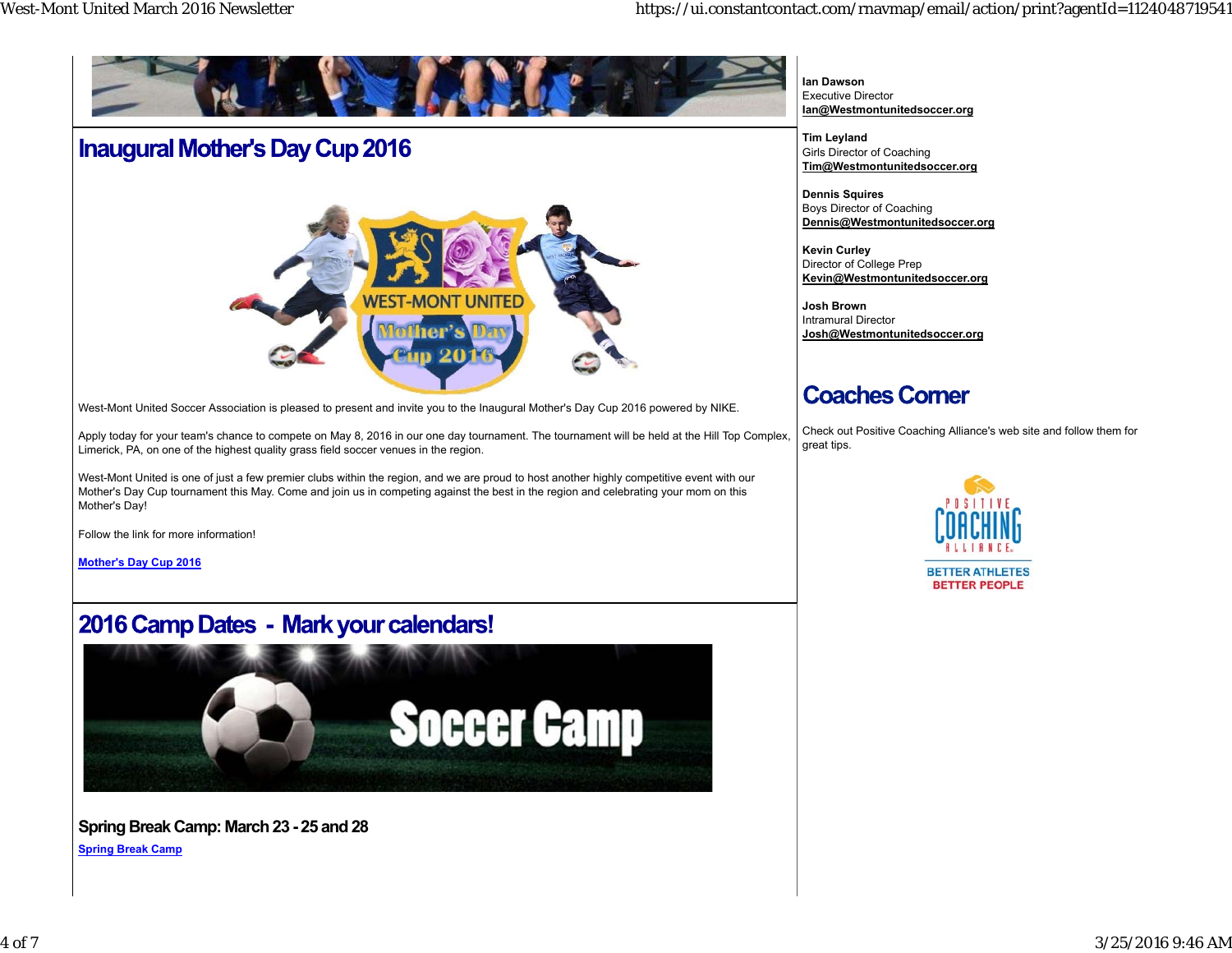**Summer Camp Dates: June 20 - 23 and July 25 - 28**

**Summer Camp**

**Travel Team Camp: July 31 - Aug 4 Travel Team Camp**

# **SPONSORSHIP OPPORTUNITIES**

If you (or your company) are interested in finding out more about our sponsorship program, please email Sponsorships@WestMontUnitedSoccer.org. We have a variety of sponsorship levels for you to choose from.

Sponsorships are tax-deductible as West-Mont is a 501(c)3 organization. Thank you for your consideration.

# **Meet a West-Mont Alum**

### **Introducing Taylor Newhart**

**Team at West-Mont:**Pride and Wildcats

**How long did you play at West-Mont?** Seven years

**Favorite moment at West-Mont:** Playing in all the tournaments

**Favorite position on the field:** Outside Mid**Favorite coach at West-Mont:**Coach Eric Dowiak

**High school you attended:** Spring-Ford High School

**College you are going to attend:** LaSalle University (see link)

**Why is West-Mont the place to play?** It's a good program, and I made some of my closest friends at West-Mont

**Favorite soccer player:** Alex Morgan

Read more about Taylor here http://papreplive.com/blog/2016/02/03/taylor-newhart-selects-lasalle-university/



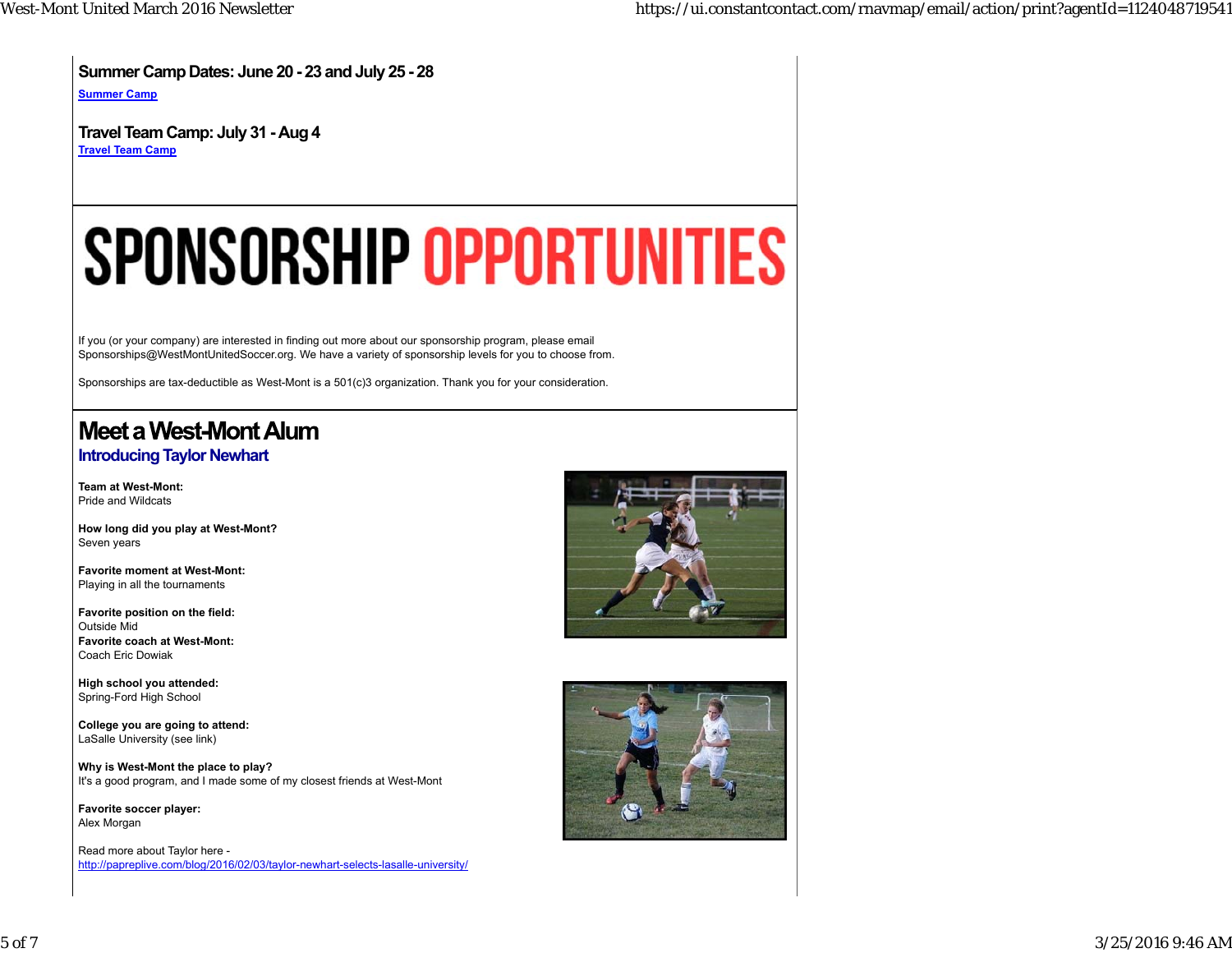# **Meet a West-Mont Coach Introducing James Gush**

I have coached for West-Mont United for the past 4 years at all different ages and have truly enjoyed the people I have met along the way, like the directors, coaches, parents and, of course, the players! I aim to consistently provide a high level of coaching support to foster a positive learning environment for all those wishing to aid the club's progress and success.

#### **Coaching Qualifications/Licenses:**

- NSCAA Advanced National License, Bloomsburg University, PA
- Level 2 Certificate in Football Coaching, UK
- Level 1 Certificate in Football Coaching, UK
- Level 1 Futsal Specialist, UK
- Disabled Football Coaching Award, UK
- FA Learning Emergency Aid Course, UK
- FA Child Protection and Best Practice Workshop, UK

### **Coaching Experience:**

- Cardinal O'Hara High School Varsity Boys Coach (August 2012 December 2014)
- Falls Soccer Club Director of Coaching (2010 2013)
- Former Team Trainer Garnet Valley SC (PA), Langhorne Neshaminy SC (PA), Brandywine YC (PA), East Greenwich SC (NJ), Whitpain SC (PA), Saucon Valley SC (PA), Vineland SC (NJ)

### **Teams you coach, present and past at WMUSA:**

- West-Mont United Age Group Coordinator Boys 03-04 (May 2015 Present)
- West-Mont United Age Group Coordinator Boys 01-02 (May 2013 Present)
- West-Mont United DDP Program Boys 03-04/05-06 (May 2013 May 2015)
- West-Mont United DDP Program Girls 03-04/05-06 (May 2013 May 2015)
- West-Mont United FDP Program Boys & Girls 06-07 / 07'08 (May 2013 May 2015)
- West-Mont United Age Group Coordinator Girls 99-00 (May 2013 May 2014)

### **Favorite moment as a coach:**

Any day I get to watch the team I coach and see that the girls or boys are truly enjoying themselves on the field. These moments remind me why I became a coach and allow me to enjoy doing the job I love!

#### **Favorite moment(s) as a player:**

There are so many moments that were incredibly special in my playing career. It's hard to pick just one. But...if I have to pick, it would be a last minute winner in the cup final against our closest and toughest rivals. I remember the game being tied 2-2 with seconds left. The ball was crossed to the back post, I attacked and headed the ball into the net and then collided with the post! I don't remember too much except my teammates jumping on me shortly after that! We held on to win the game 3-2!

**Contact email: james.gush@hotmail.co.uk**

Like us on Facebook